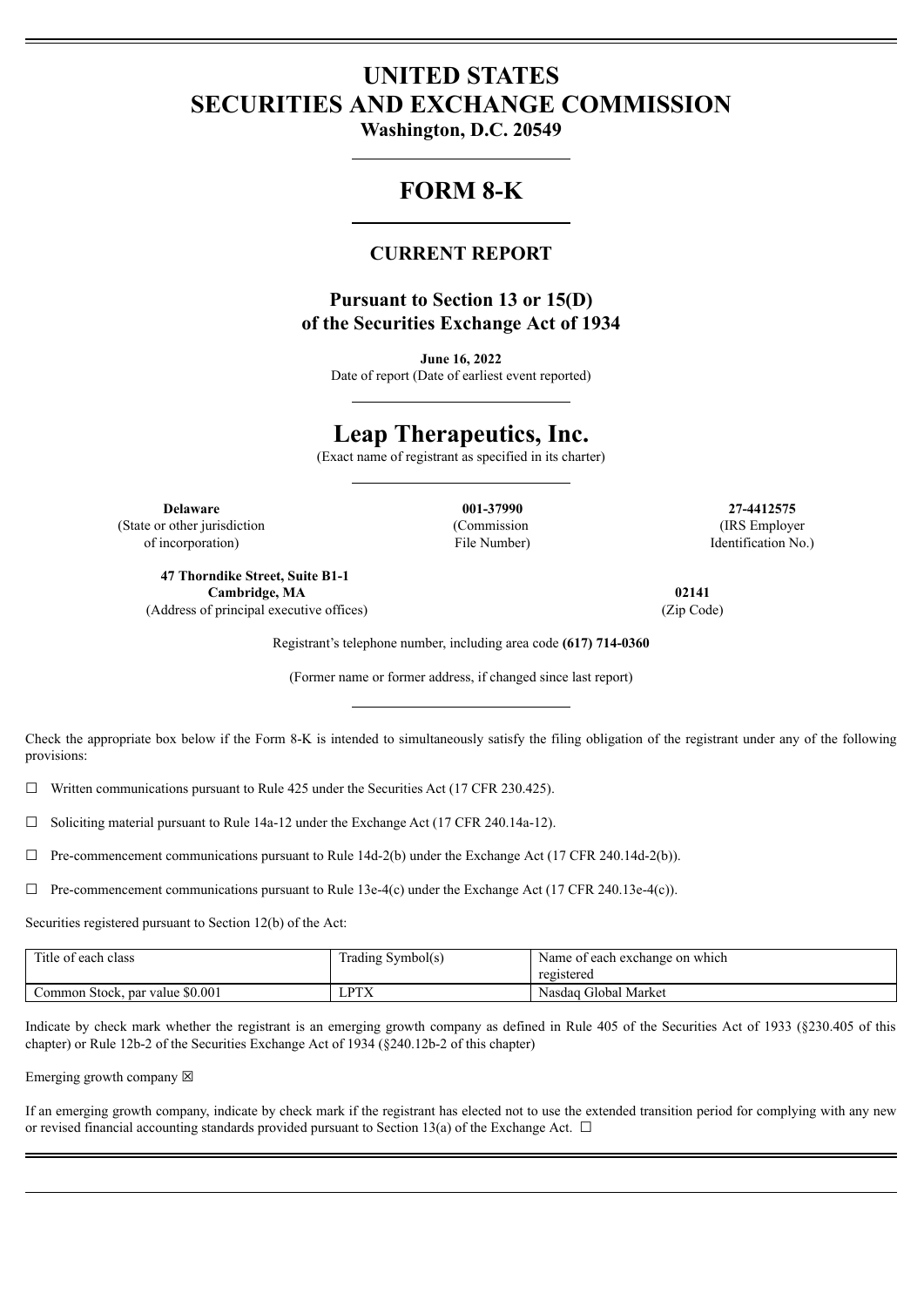#### **Item 5.07 Submission of Matters to a Vote of Security Holders.**

(a) Leap Therapeutics, Inc. (the "Company") held its 2022 Annual Meeting of Stockholders (the "Annual Meeting") on June 16, 2022.

(b) The final voting results on each of the matters submitted to a vote of stockholders at the Annual Meeting are set forth below.

(1) The following director nominees were elected to serve as Class II directors until the Company's 2025 annual meeting of stockholders and until their successors are duly elected and qualified.

| <b>Nominee</b>    | Votes For  | <b>Votes Withheld</b> | <b>Votes Abstaining</b> | <b>Broker Non-Votes</b> |
|-------------------|------------|-----------------------|-------------------------|-------------------------|
| William Li. MD    | 41.296.078 | 3.520.526             |                         | 20.128.521              |
| Thomas Dietz, PhD | 41,253,895 | 3,562,709             |                         | 20,128,521              |

(2) The Leap Therapeutics, Inc. 2022 Equity Incentive Plan was approved.

| Votes For  | Votes Against | <b>Votes Abstaining</b> | <b>Broker Non-Votes</b> |
|------------|---------------|-------------------------|-------------------------|
| 38,627,330 | 5,918,232     | 271,042                 | 20,128,521              |

(3) The appointment of EisnerAmper LLP as the Company's independent registered public accounting firm for the fiscal year ending December 31, 2022, was ratified.

| votes For  | Votes Against | <b>Votes Abstaining</b> |  |
|------------|---------------|-------------------------|--|
| 64.516.555 | 201,977       | 226,593                 |  |